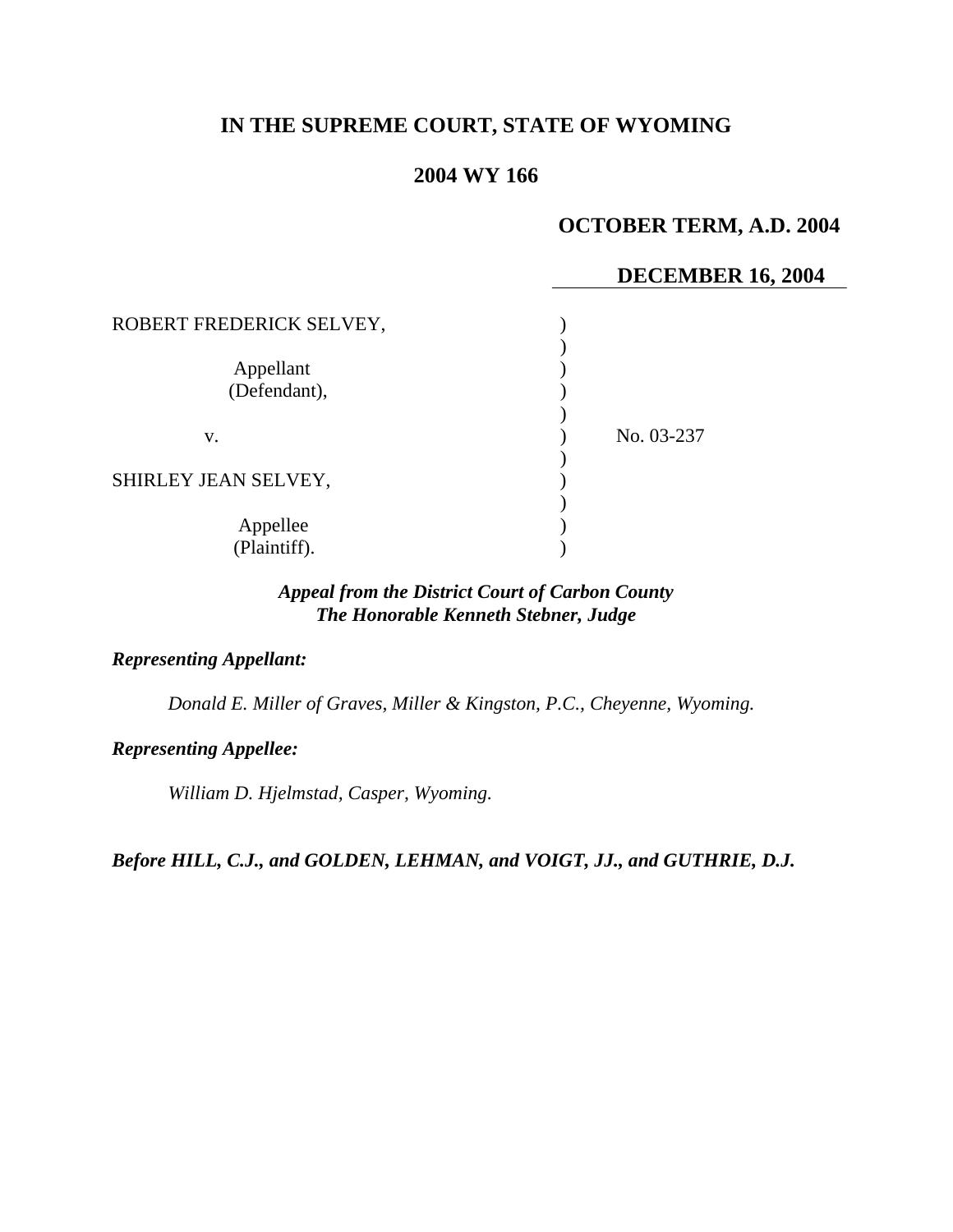## **VOIGT, Justice.**

[¶1] Shirley J. Selvey (Mother) and Robert F. Selvey (Father) were divorced in August of 2001. They stipulated to joint legal custody of their child, R.S., with physical custody alternating yearly. In February of 2003, Mother moved to Missouri with R.S. and petitioned to modify the decree. She alleged in her petition that Father had engaged in prior inappropriate sexual behavior with two older daughters, and requested that visitation with R.S. be restricted. Father answered by filing his own petition for modification claiming that Mother was not stable or fit to care for R.S. The district court heard the matter and granted Mother primary custody of R.S. and ordered that Father's visitation with R.S. be supervised. Father appeals this determination. We affirm.

## *ISSUE*

[¶2] Father presents only one issue for our review:

Did the trial court abuse [its] discretion when it allowed into evidence allegations that occurred prior to the original custody agreement and decree of divorce?

Mother presented five issues in her brief; however, Father's statement sufficiently characterizes the dispositive issue in this appeal.

# *FACTS*

[¶3] In 1983, P.S. was born to Mother and Father. Two years later, Mother and Father were married in Casper, Wyoming. Mother had a daughter from a previous marriage, C.R., who was approximately fourteen years old when Mother and Father married. A third daughter, R.S., was born in 1992.

[¶4] Father has allegedly abused each of these three girls at one time or another. With regard to the oldest daughter, C.R., Mother testified that in approximately 1986, the Department of Family Services (DFS) filed a complaint alleging that C.R. "would wake up in the middle of the night and [Father] would be standing over the top of her at the side of her bed." At the time the complaint was filed, Father had gone to work in Alaska. Mother testified that DFS informed her that they would take C.R. from the home if Father returned. C.R. was sent to live with her biological father, and Mother testified that nothing came of the DFS charges.

[¶5] In 1999, the next oldest daughter, P.S., was taken into protective custody in Ohio after the director of a play in which P.S. was involved overheard a conversation wherein Father was verbally abusive to P.S. The director reported the incident to the Sandusky County Department of Human Services. The Sandusky County Department of Jobs and Family Services (Sandusky County DJFS) then took emergency custody of P.S. and filed a complaint. The complaint alleged specific instances of verbal, emotional, and physical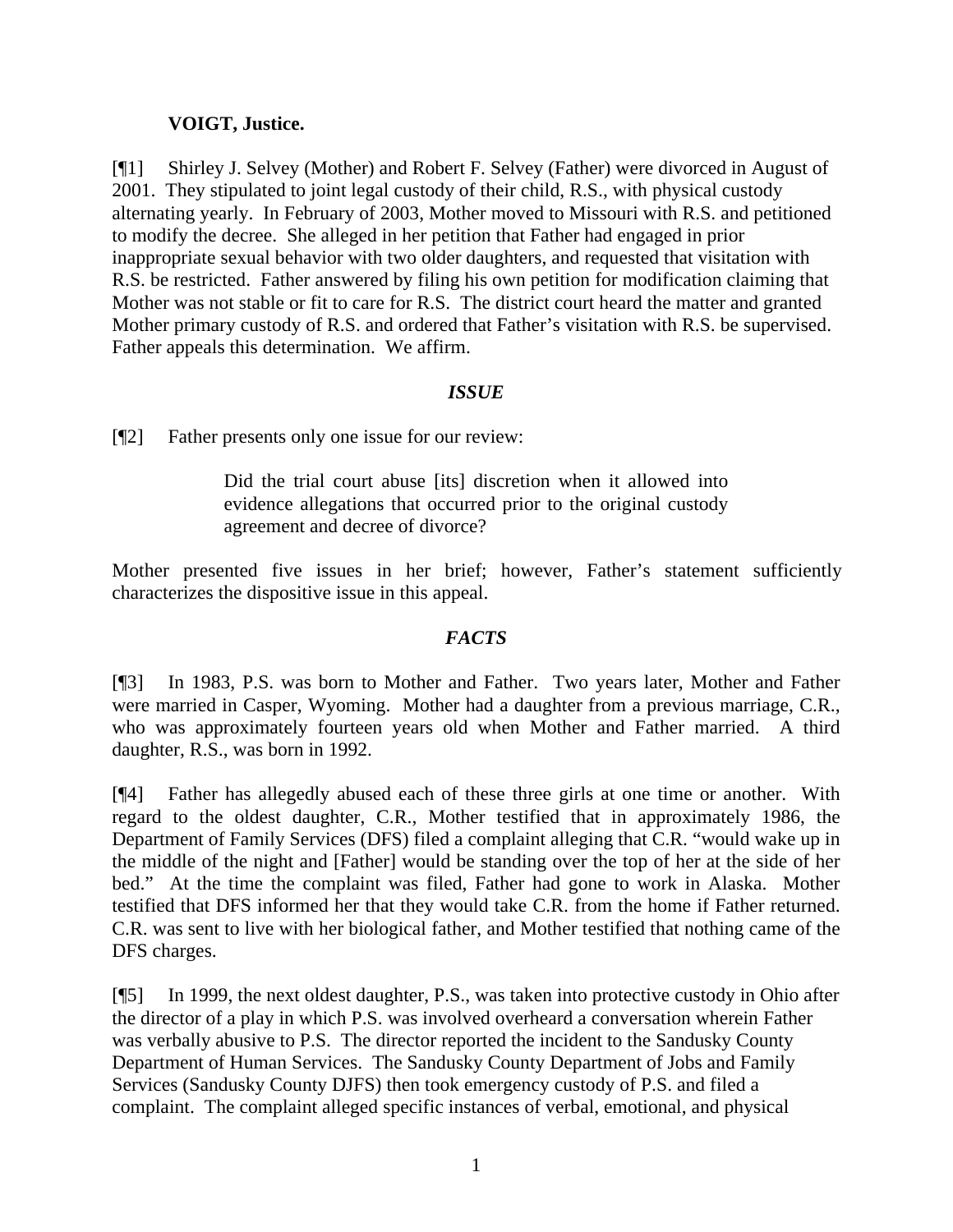abuse, and additionally alleged that Father had subjected P.S. to inappropriate sexual touching. Specifically, the complaint stated that P.S. reported that "on occasion she will wake up and her father will be sitting on the edge of her bed rubbing the inside of her leg, her lips and has put his hand on her skin directly above her breast." Father denied these allegations. Sandusky County DJFS completed an assessment and rated the case as moderate/high risk. A case plan was implemented requiring supervised visitation between P.S. and Father, and recommending that both Mother and Father complete a parenting class and attend counseling. The case plan also recommended that Father undergo a sexual offender assessment and complete all recommendations of that assessment, and that he participate in anger management.

[¶6] Ten months later the court found that Mother and Father had made little progress toward reunification. Sandusky County DJFS did not know where the parents were and was unable to verify compliance with the case plan. As a result, the guardian with whom P.S. had been placed was awarded legal custody, and P.S. remained with this person until she became an adult.

[¶7] Five months after P.S. was removed from her home, the Sandusky County DJFS filed a second complaint regarding the youngest daughter, R.S. The following facts were alleged as the basis for this complaint:

- 1. On August 23, 1999, Sandusky County Department of Jobs and Family Services received custody of [P.S.] due to concerns of possible inappropriate touching by her father and physical altercations between [P.S.] and her father. On August 24, 1999, a Complaint was filed on [P.S.] alleging abuse, neglect and dependency. On November 15, 1999, the parties consented to an adjudication of dependency.
- 2. At the time of the investigation, [Mother] had moved to Missouri with [R.S.], while [Father] had stayed behind in Sandusky County. Communications between agency personnel and the Selveys became very difficult for a time because their lawyer prohibited contact.
- 3. [Father], [Mother], and [R.S.] now reside in Sandusky County together. Since approval of the case plan, the Selveys have not made any progress. In addition, the caseworker has not been allowed to access [R.S.] to check on her well-being. The agency has also been informed that [P.S.] is recalling the fact that she may have been inappropriately touched by her father at an earlier age than she originally remembered. An adult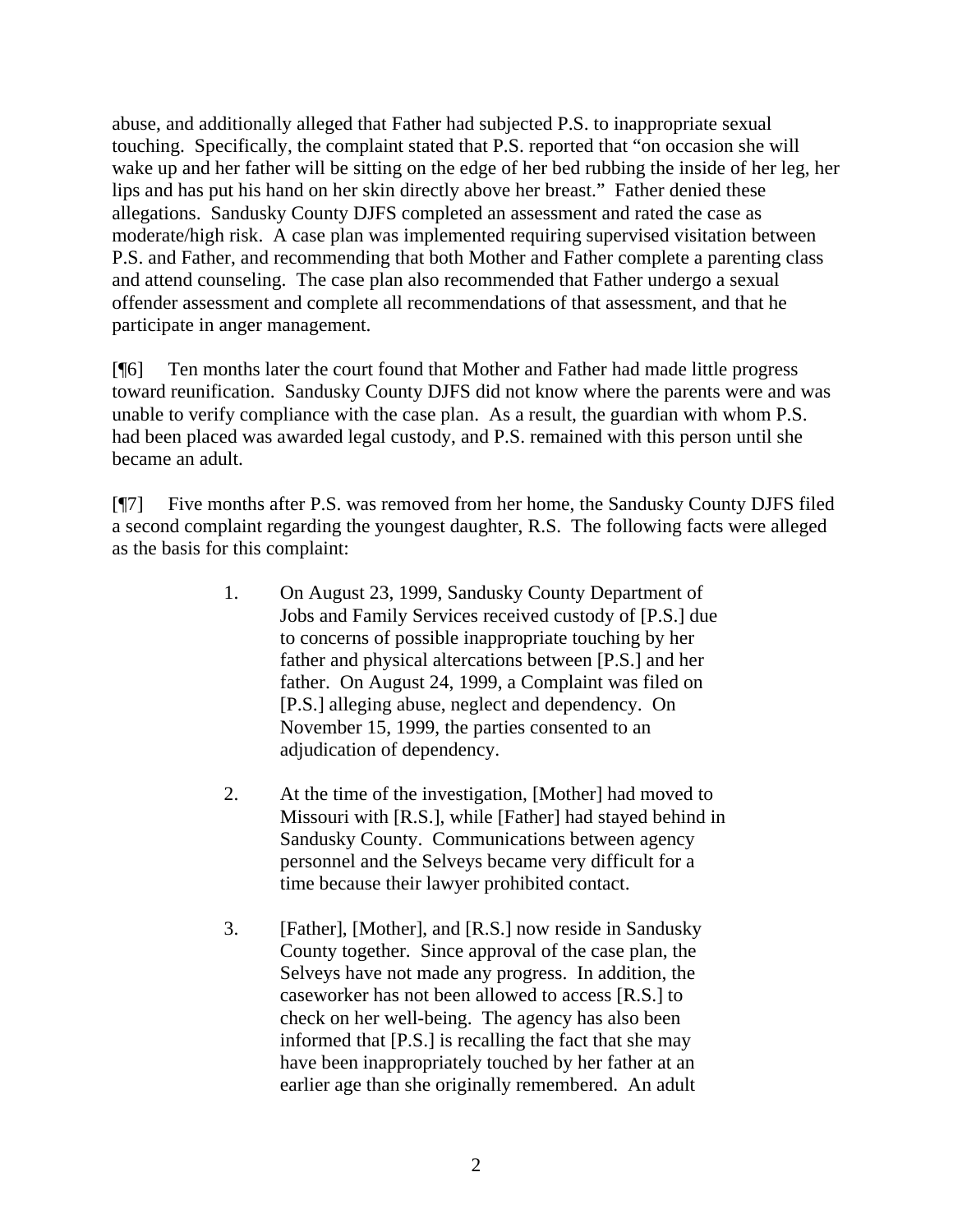daughter also allegedly reports being touched by [Father] inappropriately when she was a teenager.

- 4. Recently, the Sandusky County Department of Jobs and Family Services received allegations that [R.S.] was being removed from school to be possibly home schooled. [R.S.] would then have no outside source to report any inappropriateness, if it were to occur.
- 5. Due to the continued lack of cooperation that the Selveys show to the agency, the fact that the agency has been denied access to [R.S.] to check on her well-being, and especially with concerns of other girls being inappropriately touched, now possibly at an earlier age, the Sandusky County Department of Jobs and Family Services requests protective supervision over [R.S.].

This complaint was eventually dismissed because the Sandusky County DJFS was unable to serve process on the parents, as no one knew where they were. Mother later testified that she and Father decided to leave Ohio because they feared R.S. would also be removed from the home; Mother stated, "the charges against [Father] were too strong not to remove her."

[¶8] Mother eventually filed for divorce. The stipulated divorce decree granted Mother and Father joint legal custody of R.S., with physical custody alternating yearly. The decree granted Father physical custody of R.S. during the first year following the divorce. By the time the first year ended, Mother and Father had reconciled and were living together in Casper, Wyoming. Mother and R.S. eventually left Father's home and moved to a trailer on Father's property. Approximately two months later, Mother and R.S. moved from Father's property to another residence in Casper. A short time later, Mother filed a petition to modify the divorce decree, and on the same day moved with R.S. to Missouri.

[¶9] In her petition to modify, Mother stated that a substantial change of circumstances had occurred since the divorce decree. In addition to the petition for modification, Mother filed a verified motion for temporary custody in which she requested that she be granted custody of R.S. and that Father's visitation be restricted until the modification petition was heard. In support of her motion, Mother alleged that Father "is an extremely controlling individual using physical and mental menacing to accomplish his will," that he had committed inappropriate sexual touching with the two other daughters, that inappropriate touching with the other daughters commenced when they turned ten years old, and that R.S. had turned ten years old and was at severe risk if left unsupervised with Father overnight. Attached to Mother's motion were records of the prior Ohio abuse allegations.

[¶10] Father responded by filing his own petition for modification and a temporary restraining order. Father's petition stated that a substantial change of circumstances had occurred and that he should be granted custody of R.S. until Mother underwent a psychiatric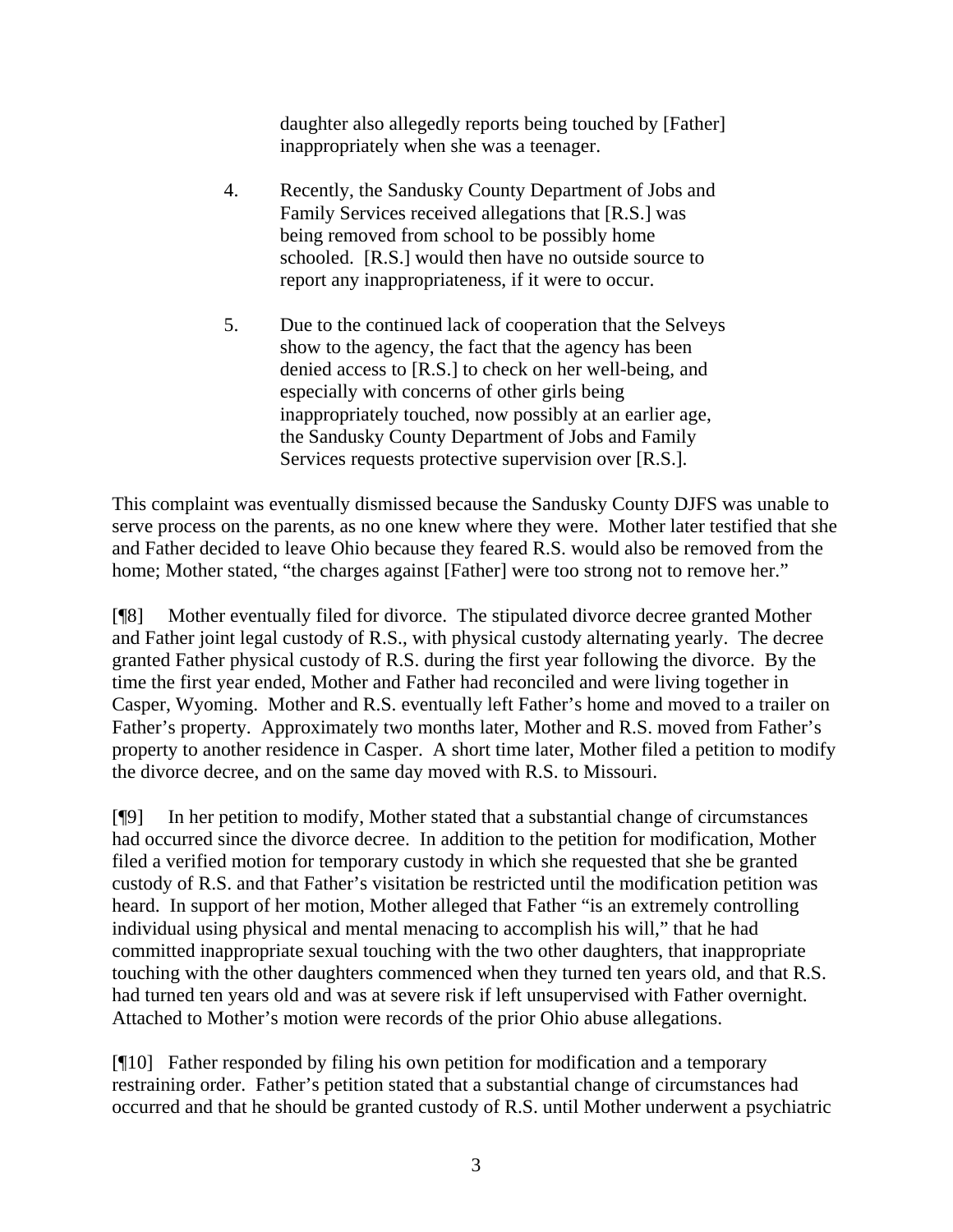examination to prove her mental stability. As a factual basis, Father alleged that Mother had moved many times since the divorce, refused to provide her current mailing address, was delinquent in her child support payments, failed to provide health insurance for R.S., refused to allow R.S. to continue counseling, recently filed a voluntary petition for bankruptcy and was financially unstable, sought psychiatric help and was prescribed Prozac but refused to take it, and since Mother had taken custody of R.S. she had allowed Father very little visitation. Father's restraining order requested that Mother be restrained from leaving Wyoming with R.S. until a hearing was held on his petition.

[¶11] The day after filing his answer and counterclaim, Father went to Missouri and picked R.S. up at her school, telling her that Mother had agreed that "he could take her for a ride." He was driving a van belonging to his girlfriend. Father proceeded with R.S. to Illinois where he switched vehicles and then drove to Ohio where his brother lived. Father had informed his attorney that he would be making the trip to Missouri to see R.S.; however, he did not notify Mother or Mother's attorney that he would be in the state or that he intended to see R.S. Upon learning that R.S. did not arrive at school, Mother contacted Missouri law enforcement officials and an "Amber alert" was issued. Police arrested Father at his brother's house in Ohio the next day and charged him with parental kidnapping. He was extradited to Missouri and released on bond.

[¶12] The district court began hearing both petitions to modify on July 1, 2003, with the hearing continued to August 19, 2003. At the hearing, Mother's evidence consisted of her own testimony, the trial deposition of Kathleen Wolf, R.S.'s counselor in Missouri, and the videotaped trial deposition of the older daughter, P.S. Mother described her current living situation and presented the testimony of Ms. Wolf, who reported that R.S. was doing well in her current environment. Mother also presented evidence regarding the pre-divorce allegations of sexual abuse, including P.S.'s videotaped deposition testimony explicitly describing the alleged abuse. Father's attorney regularly objected to the introduction of all evidence relating to the pre-divorce allegations.

[¶13] Although Father chose not to testify, apparently due to the pending custodial interference case in Missouri, he called four witnesses: Leslie Witherell, a mental health therapist who performed a sexual offender evaluation of Father after the older daughter P.S. was removed from the home in Ohio; Christine Frude, the principal at R.S.'s elementary school in Casper; Sue McConaughey, a counselor that R.S. saw in Casper; and Rebecca Gurtler, R.S.'s school counselor. Each of Father's witnesses testified that he was a good and responsible parent, and that R.S. had done well during the time that she was in his custody. Also, Ms. Witherell explained to the court that her sexual evaluation revealed no risk factors associated with sexual offending behavior.

[¶14] The district court's final order found that "[t]he parties are unable to make joint custody work, and a substantial change of circumstances exist to warrant a change in custody." The order also found that "[Father] has a history of being physically, mentally and sexually abusive to the female teenage children living in his home." The order granted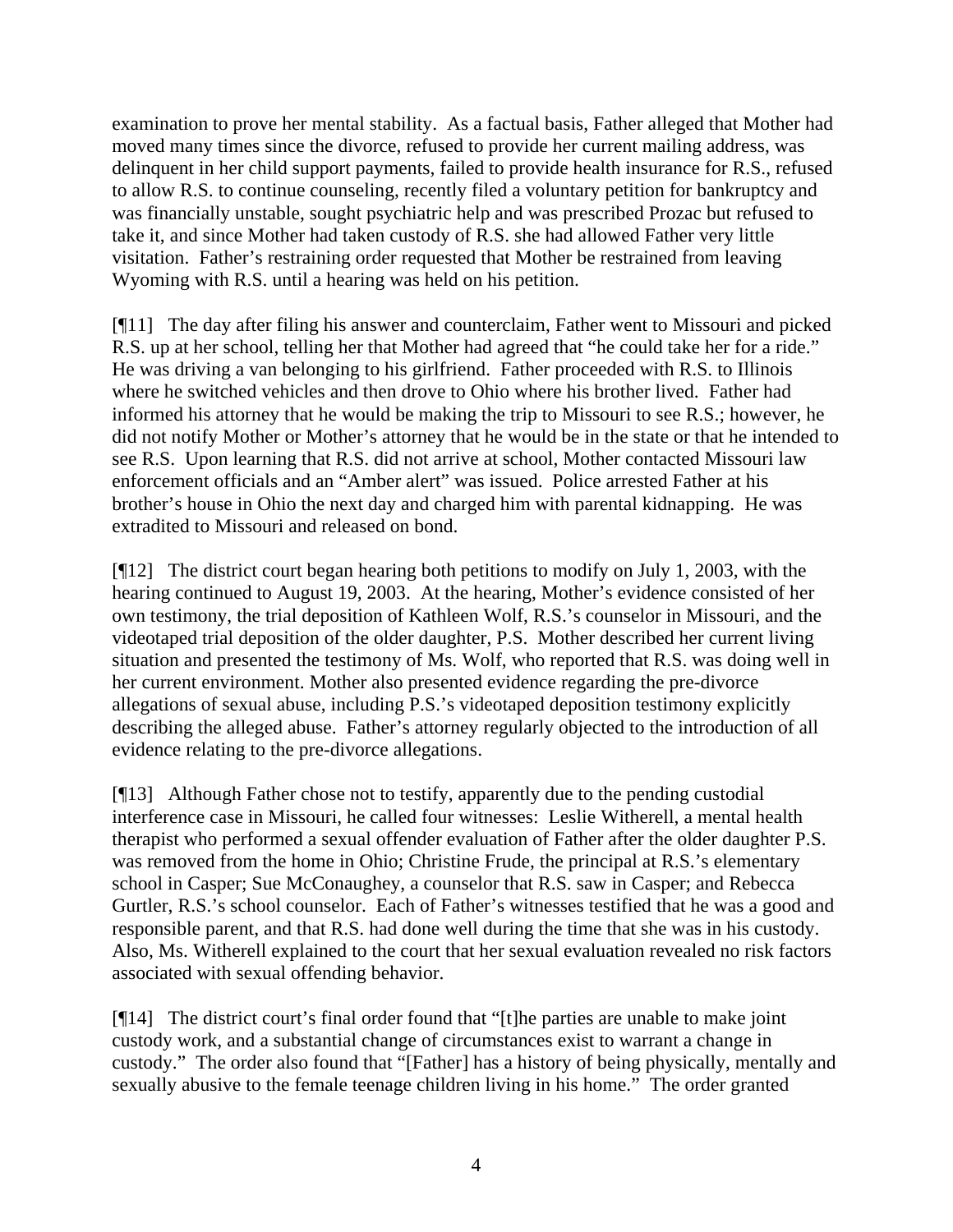Mother primary care, custody, and control of R.S. and allowed Father "reasonable supervised visitation . . .." Father timely appealed this order.

### *STANDARD OF REVIEW*

[¶15] "We review a district court's order on a petition to modify a divorce decree under an abuse of discretion standard." *Leseberg v. Taylor*, 2003 WY 131, ¶ 5, 78 P.3d 201, 202 (Wyo. 2003). We will not interfere with the district court's decision regarding modification of custody absent a procedural error or a clear abuse of discretion. *Fergusson v. Fergusson,*  2002 WY 66, ¶ 9, 45 P.3d 641, 644 (Wyo. 2002). In determining whether the district court has abused its discretion, we must decide whether it could reasonably conclude as it did. *Metz v. Metz*, 2003 WY 3, ¶ 6, 61 P.3d 383, 385 (Wyo. 2003). "Judicial discretion is a composite of many things, among which are conclusions drawn from objective criteria; it means exercising sound judgment with regard to what is right under the circumstances and without doing so arbitrarily or capriciously." *Fergusson,* 2002 WY 66, ¶ 9, 45 P.3d at 644. Under this standard, we view the evidence in the light most favorable to the district court's determination. *GGV v. JLR*, 2002 WY 19, ¶ 14, 39 P.3d 1066, 1074 (Wyo. 2002). "We give the prevailing party all favorable inferences and do not consider the evidence presented by the unsuccessful party." *Id.*

## *DISCUSSION*

[¶16] Modification of divorce decrees is only appropriate in limited circumstances. *Pasenelli v. Pasenelli*, 2002 WY 159, ¶ 9, 57 P.3d 324, 328 (Wyo. 2002) (*quoting Jones v. Jones*, 858 P.2d 289, 291 (Wyo. 1993)).A party seeking modification of the custody provision of a divorce decree bears the burden of demonstrating that: (1) a material and substantial change of circumstances affecting the child's welfare has occurred since the entry of the initial divorce decree, and (2) a modification is in the child's best interests. *Clark v. Alexander,* 953 P.2d 145, 150 (Wyo. 1998); Wyo. Stat. Ann. § 20-2-204(c) (LexisNexis 2003).

> "This policy manifests a balance between the doctrine of finality of judgments which is supported by the doctrine of *res judicata* and the statutes providing for modification of the provisions of a decree relating to child custody, support, and alimony. The trial court is charged with resolving that tension, and it must do so in the exercise of discretion."

*Ready v. Ready*, 2003 WY 121, ¶ 11, 76 P.3d 836, 839 (Wyo. 2003) (*quoting Smith v. Smith*, 895 P.2d 37, 41 (Wyo. 1995)).

[¶17] In his appellate brief, Father states that "the issue here is not whether there is a substantial change in circumstances, but whether pre-divorce action, which was clearly known by the parties, should have been considered by the court when making that change." Essentially, he is arguing that the district court, when making its determination of what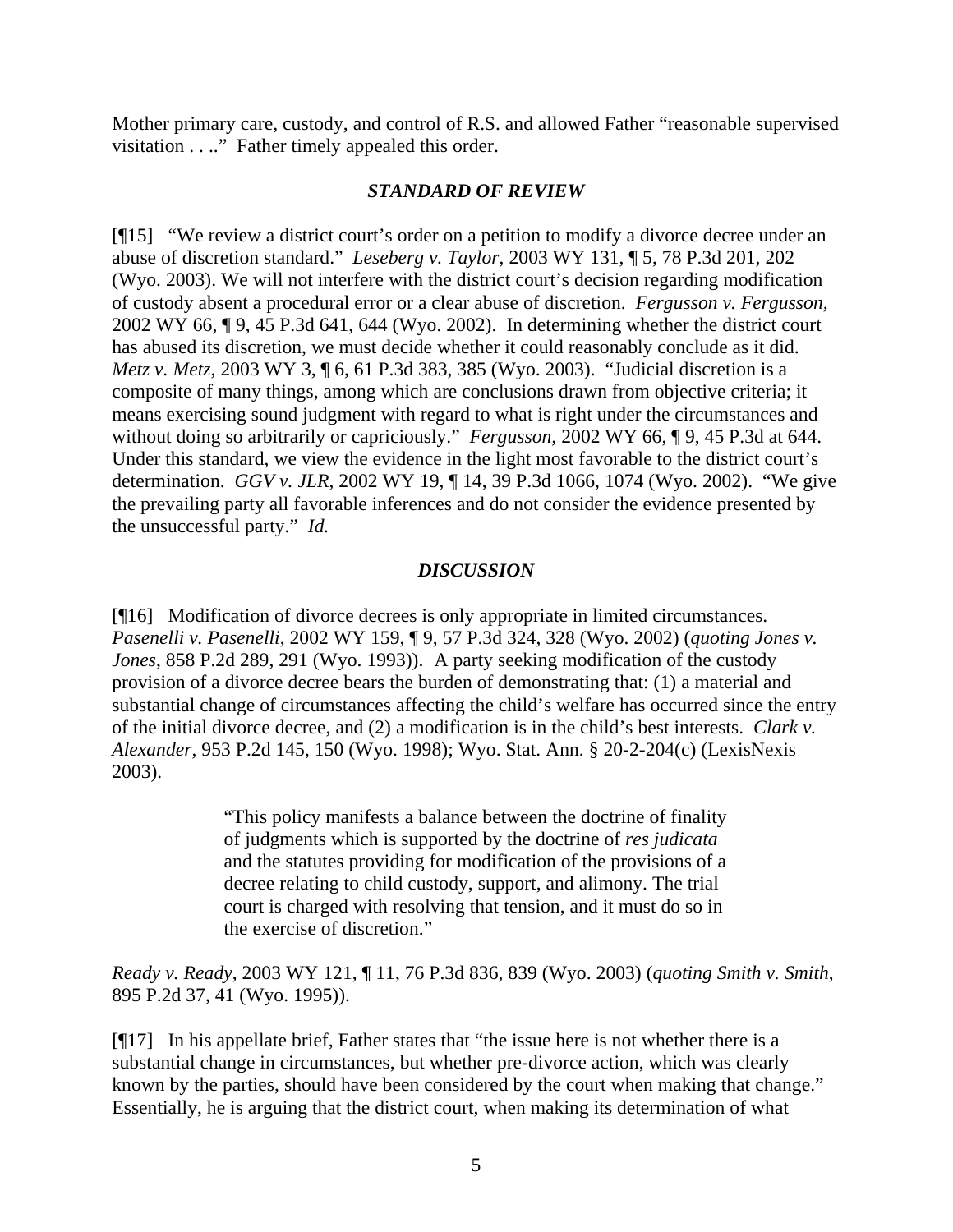custody arrangement was in R.S.'s best interests, should not have considered evidence of pre-divorce allegations of sexual abuse.

[¶18] Father makes two arguments supporting his position. First, he points to the following language of Wyo. Stat. Ann. § 20-2-204(c):

> A court having jurisdiction may modify an order concerning the care, custody and visitation of the children if there is a showing by either parent of a material change in circumstances *since the entry of the order in question* and that the modification would be in the best interests of the children pursuant to W.S. 20-2-  $201(a)$ .

(Emphasis added.) While this provision indicates that the district court may not consider pre-divorce evidence when determining whether there has been a *substantial change in circumstances*, no such limitation has been placed on the evidence available to the district court when making a *best-interests* determination. Such a limitation would severely impede the district court's ability to make a thorough and accurate assessment of what custody arrangement would best serve the child. When deciding a petition for modification, the district court's "'prime if not sole judicial objective \* \* \* is to serve the best interests of the child.'" *Gaines v. Doby,* 794 P.2d 566, 570 (Wyo. 1990) (*quoting Henson v. Henson,* 384 P.2d 721, 723 (Wyo. 1963)). We have "always recognized that the trial court exercises a broad discretion in the execution of its revisory powers in matters involving domestic relations." *Gaines,* 794 P.2d at 570. "The best-interest criterion of our law as the promise of our society should evoke every relevant factor, with the [weighing] to be vested in the discretion of the trial court." *Fanning v. Fanning,* 717 P.2d 346, 353 (Wyo. 1986).

[¶19] Father's second argument relies on the concurring opinion in *Gurney v. Gurney,* 899 P.2d 52 (Wyo. 1995). In *Gurney*, the parties stipulated to shared custody alternating every six months. *Id.* at 53. A short time after the decree was entered, the mother moved to a different town and the father petitioned to modify the decree. *Id.* The district court granted the father's petition and awarded him primary custody, which decision we affirmed. *Id.* at 56. The concurrence took exception to the district court's consideration of mother's predivorce and pre-marriage romantic relationships at the modification hearing. *Id.* at 56 (Lehman, J., concurring in result).

> Here the stipulation for joint custody included representations by the parties that sharing of custody was in the best interests of the child, and those representations were made by the parties with full knowledge of each other's history. A party, based on that representation, should be estopped from later arguing at a modification hearing that the other party should lose entitlement to joint custody because of premarriage and/or predivorce lifestyle. The determination at a modification of custody hearing to go back into time to revisit a party's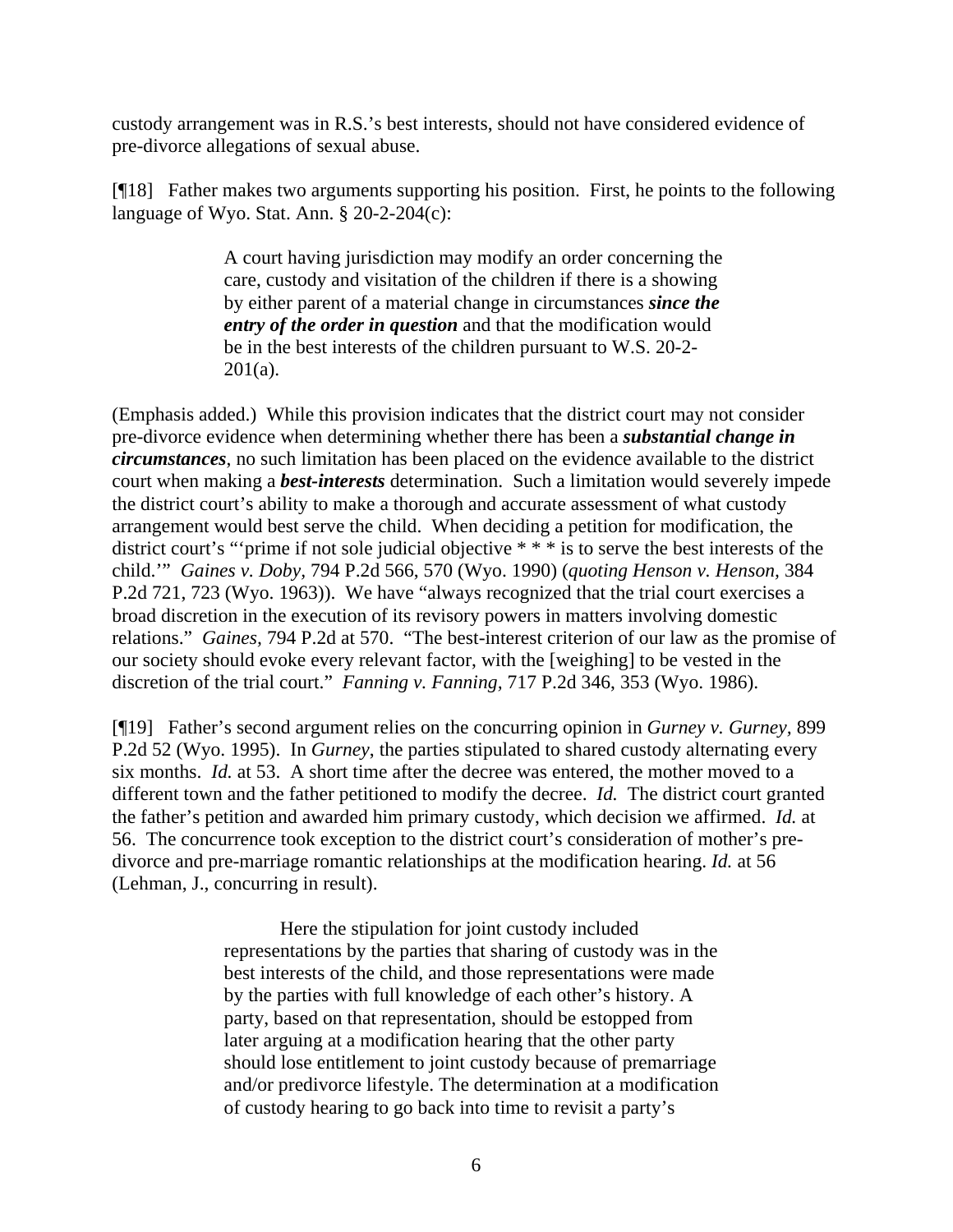predivorce, and in this instance premarriage, lifestyle seems obtrusive, especially where no connection was made depicting how the premarriage lifestyle relates to the present lifestyle or parenting abilities.

*Id.* While we do not believe that a party should be absolutely estopped from presenting predivorce evidence in a modification hearing, we do agree that when pre-divorce evidence lacks relevance, or fails to meet other evidentiary standards, it should either be excluded or be afforded less weight. However, we will continue to leave that determination to the district court. *Clark*, 953 P.2d at 150. We will then determine on appeal, if necessary, whether the evidence was appropriately weighed and admitted. *Produit v. Produit,* 2001 WY 123, ¶ 12, 35 P.3d 1240, 1244 (Wyo. 2001).

[¶20] The doctrine of res judicata presents another limitation on what evidence may be presented. This doctrine prevents the district court from re-examining facts that were raised and fully adjudicated when the decree was entered. *CSP v. DDC*, 842 P.2d 528, 532-33 (Wyo. 1992). In cases like the present, where a fact, although known to one or both parties, was neither raised nor adjudicated at the time of the decree, courts have generally allowed evidence of that fact to be considered. *See Stewart v. Stewart,* 86 Idaho 108, 383 P.2d 617, 619-20 (1963); *Harms v. Harms,* 323 Ill.App. 154, 55 N.E.2d 301, 303 (1944); *Hulm v. Hulm,* 484 N.W.2d 303, 305 (S.D. 1992); and *Rowles v. Reynolds,* 29 Tenn.App. 224, 196 S.W.2d 76, 79 (1946). *But see Swindle v. Swindle,* 242 Ark. 790, 415 S.W.2d 564, 567 (1967) and *Ostrander v. Ostrander,* 176 Wash. 669, 30 P.2d 658, 659 (1934). This is especially true where the original decree was entered without true judicial consideration of that evidence, such as by stipulation or default. 24A Am.Jur.2d *Divorce and Separation* § 982 (1998 & 2004 Supp.); 6 Am.Jur. Proof of Facts.2d, *Child Custody Modification*, 6-499, § 6 at 519 (1975); W.E. Shipley, Annotation, *Material Facts Existing at the Time of Rendition of Decree of Divorce But Not Presented to Court, as Ground for Modification of Provision as to Custody of Child,* 9 A.L.R.2d 623 (1950). This was the approach the United States Supreme Court used in *People of State of N.Y. ex rel. Halvey v. Halvey*, 330 U.S. 610, 613, 67 S.Ct. 903, 91 L.Ed. 609 (1947):

> Facts which have arisen since the original decree are one basis for modification of the custody decree. *Frazier v. Frazier*, 109 Fla., p. 168, 147 So., p. 465; *Jones v. Jones*, 156 Fla. 524, 527, 23 So. 2d 623, 625. But the power is not so restricted. It was held in *Meadows v. Meadows*, 78 Fla. 576, 83 So. 392-393, that "the proper custody of the minor child is a proper subject for consideration by the chancellor at any time, even if facts in issue could have been considered at a previous hearing, *if such facts were not presented or considered at a former hearing*." (Italics added.) Or, as stated in *Frazier v. Frazier*, 109 Fla., p. 168, 147 So., p. 465, a custody decree "is not to be materially amended or changed afterward, unless on altered conditions shown to have arisen since the decree, or because of material facts bearing on